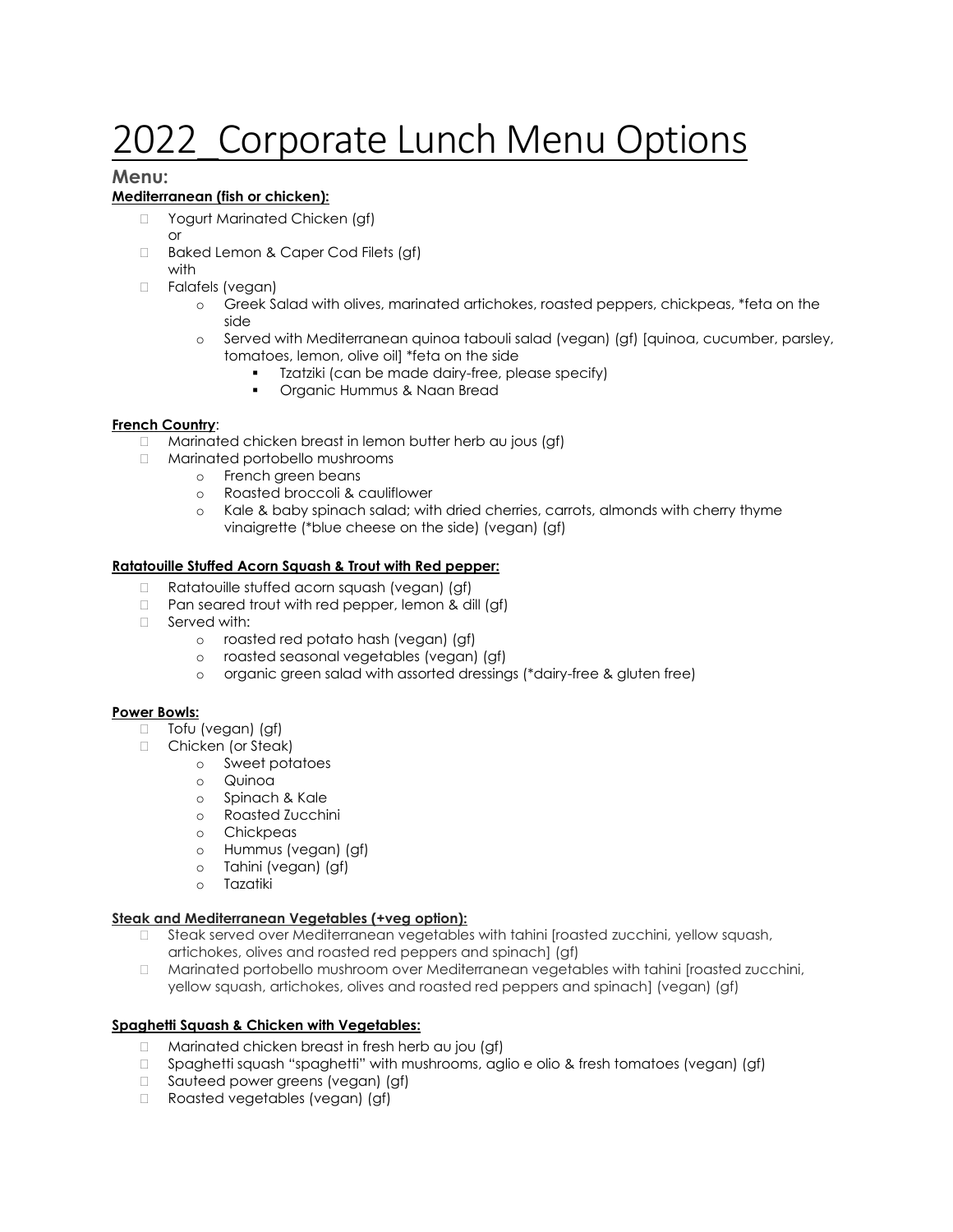## **Turkey and oven roasted vegetable (+veg option):**

- □ Marinated Portobello Mushroom + Oven roasted vegetables; peppers, cherry tomatoes, potatoes, squash, onion & olive oil (vegan) (gf)
- □ Marinated Turkey Breast + Oven roasted vegetables; peppers, cherry tomatoes, potatoes, squash, onion & olive oil (vegan) (gf)

## **Soup & Salad (please ask for our seasonal soup offerings)**

- □ Vegan Corn Chowder [roasted poblanos, sweet corn, coconut milk, potato & spices] (vegan) (gf)
- □ Chicken Quinoa Soup (gf)
	- o Organic Green Salad (vegan dressing option)
	- o Corn Bread

#### **Sandwiches + Pasta Salad**

- o Pastrami Rueben Sandwich
- o Turkey Melt Sandwich
- o Roasted Vegetable & Hummus Sandwich (vegan)
	- o Classic Macaroni Salad (vegan)
	- o Chips

#### **Salmon Burgers & Portobello Mushroom Burgers:**

- o Salmon Burgers
- o Marinated Mushrooms (vegan) (gf)
	- o Roasted Root Vegetables (vegan) (gf)
	- o Red & green leaf salad with apple cider vinaigrette with apples and roasted pumpkin seeds, cheddar cheese served on the side

#### **Colorado Pulled Pork & Mushroom Sandwiches**

- □ Colorado Pulled Pork Sandwich
- □ Portobello Mushroom Sandwich (vegan)
	- o Coleslaw (gf) (vegan) or Pasta Salad (vegan)
	- o Baked Beans (vegan) (gf)
	- o \*buns are served on the side

#### **Salmon Salad (+veg option):**

- □ Italian Chop Salad + Salmon [romaine lettuce, spinach, red onion, pepperoncini, olives, feta, toasted chickpeas] – served with focaccia bread
- □ Vegetarian Italian Chop Salad [romaine lettuce, spinach, red onion, pepperoncini, olives, feta, toasted chickpeas] – served with focaccia bread (VEGETARIAN)

#### **Chicken or Tofu Salad:**

- Marinated Chicken with mesclun mixed greens, seasonal fruit, green onion, carrot curls and goat cheese with white wine vinaigrette (v)
- Marinated Tofu with mesclun mixed greens, seasonal fruit, green onion, carrot curls and goat cheese with white wine vinaigrette (v)

#### **Steak Salad or Wrap (+veg option):**

- □ Garden Wrap with Steak and blue cheese white wine vinaigrette
- □ Garden Wrap with Hummus white wine vinaigrette

#### **Baked Penne Pasta**

- □ Baked Penne Pasta with Marinara (v)
- D VEGAN: Penne with Marinara
	- o Sweet Italian Sausage Links
		- o House Italian Salad
			- Dressing options on the side (vegan option)